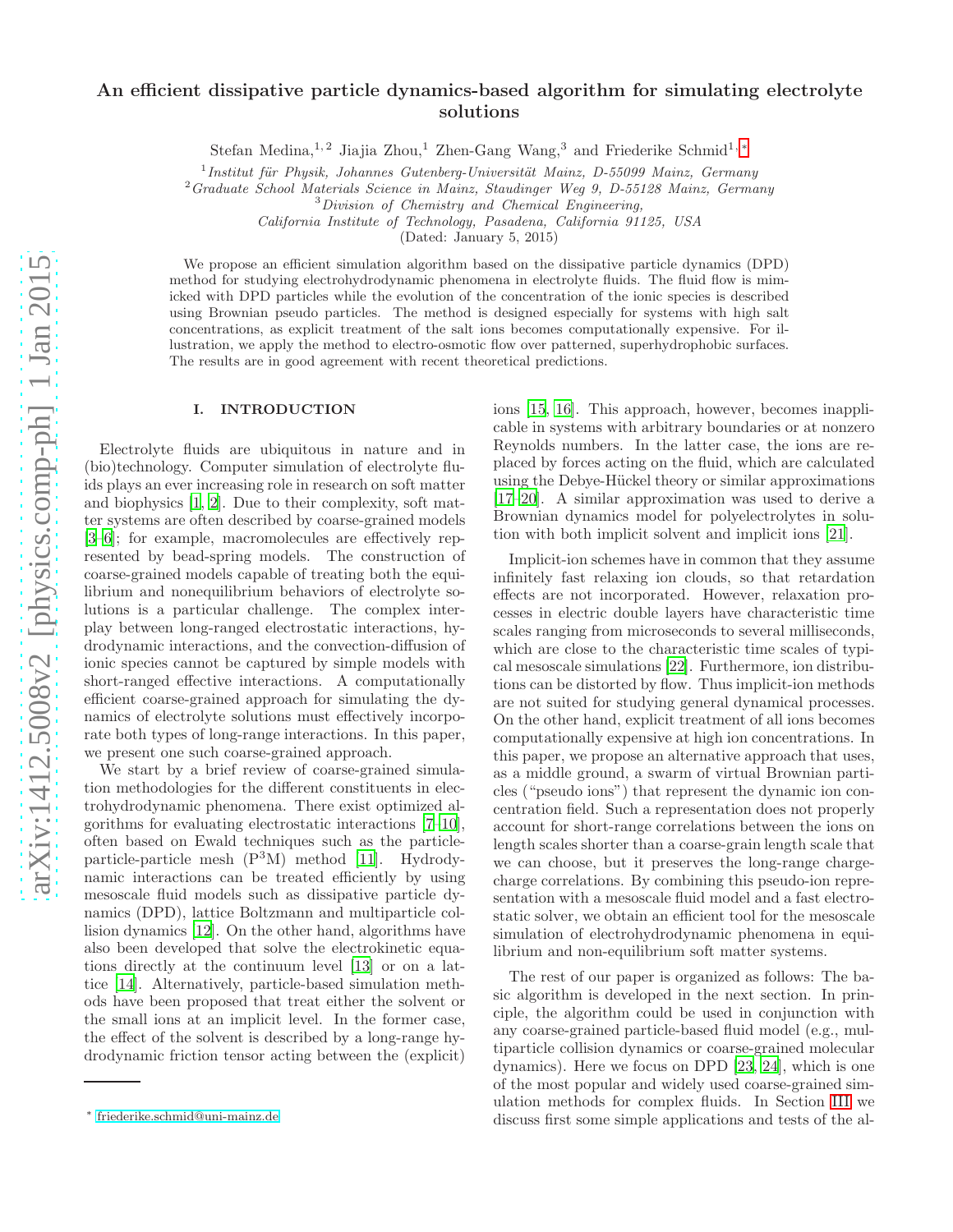gorithm. In Section [IV,](#page-4-0) we demonstrate the power of the approach on the example of a large-scale problem that cannot easily be treated by fully explicit simulations: The electro-osmotic flow of electrolytes with high ionic strength past patterned superhydrophobic surfaces. We summarize and conclude in Section [V.](#page-5-0)

# II. THE CONDIFF-DPD ALGORITHM

We develop our algorithm starting from the set of electrokinetic equations for electrolyte fluids, which are (i) the Nernst-Planck equation

<span id="page-1-2"></span>
$$
\partial_t \rho_c + \nabla(\rho_c \mathbf{v}) = \nabla \mu_c (e Z_c \rho_c \nabla \Phi + k_B T \nabla \rho_c), \quad (1)
$$

a convection-diffusion equation for the number density  $\rho_c$  of ionic species c with charge  $eZ_c$  and mobility  $\mu_c$ in a fluid of velocity v and subject to the electrostatic potential  $\Phi$ ; (ii) the Poisson equation

<span id="page-1-3"></span>
$$
\nabla(\epsilon_m \nabla \Phi) = -\sum_c e Z_c \rho_c - \rho_{\text{ext}},\tag{2}
$$

for the electrostatic potential where  $\epsilon_m$  is the permittivity of the medium and  $\rho_{\text{ext}}$  is the density of fixed external charges; and (iii) the Navier-Stokes equation

<span id="page-1-1"></span>
$$
\rho_m(\partial_t \mathbf{v} + (\mathbf{v} \cdot \nabla) \mathbf{v}) = -\nabla P + \eta \Delta \mathbf{v} + (\eta/3 + \zeta) \nabla (\nabla \cdot \mathbf{v})
$$

$$
-e\sum_{c}Z_{c}\rho_{c}\nabla\Phi,\tag{3}
$$

where  $\rho_m$  is the mass density,  $\eta$  is the shear viscosity,  $\zeta$ the bulk viscosity, and  $P$  the pressure (excluding the electrostatic contributions due to ions, which are accounted for in the last term). The basic idea of our approach is to simulate the convection-diffusion of ions using a relatively small number of pseudo ions whose stochastic motion reproduces the ion distribution described by the Nernst-Planck equation. Thus we couple a neutral DPD fluid to Langevin equations for the dynamics of the ions. The electrostatic potential is calculated using the instantaneous distribution of the pseudo ions smeared out over the mesh size (see below), which generates a force that enters the equations of motion for the pseudo ions and the DPD particles.

In practice, we proceed as follows.

1. The Navier-Stokes equations [\(3\)](#page-1-1) are solved through the simulation of an ideal DPD fluid [\[23](#page-11-16), [24](#page-11-17)] without conservative interactions, where DPD particles interact only via dissipative and stochastic forces. More complex DPD fluid models could be used as well. Hydrodynamic boundary conditions at surfaces are implemented with a previously developed tunable-slip boundary force [\[25](#page-11-18)], which also allows to treat spatially varying surface slip [\[26,](#page-11-19) [27\]](#page-11-20). The equations of motion for DPD particles are given in Appendix [A 1.](#page-6-0)

2. The convection-diffusion equation [\(1\)](#page-1-2) for ionic species  $c$  is converted into a set of particle-based equations [\[28](#page-11-21)], where the concentration fields are generated by a cohort of pseudo Brownian particles. The motion of these pseudo particles is governed by the Langevin equation

<span id="page-1-4"></span>
$$
\mathrm{d}\mathbf{r}_{i}^{c} - \mathbf{v}\,\mathrm{d}t - eZ_{c}\mu_{c}\nabla\Phi\,\mathrm{d}t = \sqrt{2k_{B}T\mu_{c}}\,\mathrm{d}\mathbf{W},\qquad(4)
$$

which includes a convective drift term due to the local velocity field v obtained from the DPD particles, a drift term due to the electric field, and a stochastic term describing the thermal diffusion. Here W denotes a Wiener process [\[29\]](#page-11-22). More details on the equation of motion for the pseudo-ions are given in Appendix [A 2.](#page-7-0)

3. The Poisson equation [\(2\)](#page-1-3) for the electrostatic potential is solved by a fast-Poisson solver, which is based on the particle-mesh approach (see [\[7\]](#page-11-4) for an overview) and solves the equation in Fourier space.

We use the same assignment scheme as in  $P<sup>3</sup>M$  [\[11](#page-11-6)] to transfer quantities (charge, force) from the particles to the mesh and vice versa. Technical details are given in Appendix [B 1.](#page-7-1) The mesh also serves as communication hub for the coupling between the pseudo ions and the DPD fluid. The mesh defines a coarse-graining length for electrostatic interactions: Correlation effects on length scales shorter than the mesh size thus cannot be properly accounted for. In the simulations described below, the mesh size was chosen to be of the order of the particle size, and the number of pseudo ions was chosen equal to the number of real ions in the system. However, for many applications it is acceptable and may prove advantageous to choose larger mesh sizes and/or reduce the number of pseudo ions in order to speed up the algorithm.

Combining all three elements, we obtain an efficient scheme to simulate electrolyte solutions. Additional solutes, such as polyelectrolytes, can be introduced easily. Because of the central role of the convection-diffusion process [\(1\)](#page-1-2), we call our method the "Condiff-DPD" method.

#### <span id="page-1-0"></span>III. SIMPLE APPLICATIONS AND TESTS

We first apply our methods to several simple examples as tests and validation. The simulation units are given in terms of the thermal energy  $k_BT$ , the range  $\sigma$  of DPD friction interactions, the mass m of DPD particles, the elementary charge e, and the time unit  $\tau = \sigma \sqrt{m/k_B T}$ . We study bulk systems with periodic boundary conditions in all directions as well as slit channels with impenetrable walls at  $z = \pm (D/2 + \sigma)$  and periodic boundary conditions in the  $x$  and  $y$  directions. The walls interact with DPD particles and (pseudo-)ions *via* a WCA (Weeks-Chandler-Andersen [\[30\]](#page-11-23)) potential with range  $1\sigma$  and energy parameter  $\varepsilon = k_BT$ . Hence the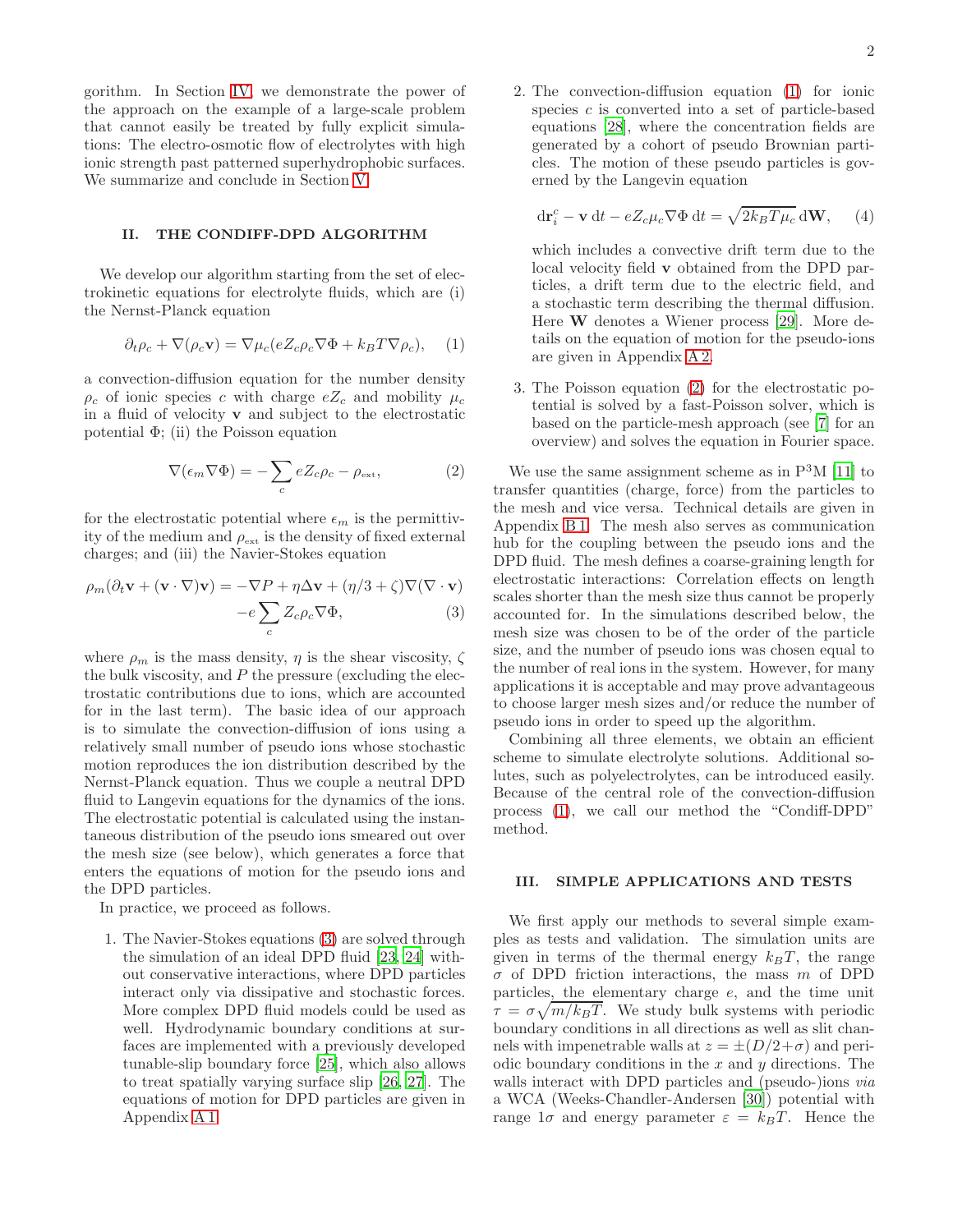width of the accessible volume in  $z$  direction is roughly D. The slip length is tuned by applying the tunable-slip boundary interaction [\[25\]](#page-11-18) (see Appendix [D\)](#page-10-0). The systems are filled with a DPD fluid of density  $\rho_{\text{DPD}}$  with DPD friction  $\gamma_{\text{DPD}} = 5.0 \tau k_B T / \sigma^2$  and DPD cut-off  $\sigma$ . At  $\rho_{\text{DPD}} = 3.75\sigma^{-3}$  (our most common choice), this results in a fluid viscosity  $\eta = 1.38 \pm 0.03 k_B T \tau / \sigma^3$ .

We consider electrolyte fluids containing monovalent ions (charge  $\pm e$ ) with mobility  $\mu_c = 0.26\sigma^2/\tau k_BT$ . The Bjerrum length  $l_B = e^2/4\pi\epsilon_m k_B T$ , which is a measure for the strength of the electrostatic interaction compared to the thermal energy, is set to be  $\sigma$ . In the slit geometries, the surface charges are distributed homogeneously on the wall. Unless stated otherwise, the number of pseudo-particles in the Condiff-DPD algorithm is chosen equal to the number of ions and the mesh size is  $a = 0.83\sigma$ . Details on the method used to solve the Poisson equation in the bulk and in slit geometry are given in Appendix [B 2.](#page-7-2) The dynamical equations are integrated with a time step of  $\Delta t = 0.01\tau$ .

For comparison, we have also carried out explicit ion simulations of electrolytes in slit geometry. Here, ions are modeled by spherical DPD particles that carry a unit charge  $\pm e$  in the center and mutually repel each other with a WCA potential of range  $\sigma$ . Surface charges are implemented by randomly placing discrete unit charges in the walls. Previous simulations have shown that in the weak coupling regime, the electrokinetic flows on such surfaces are identical to those on homogeneously charged surfaces [\[31](#page-11-24)]. The simulation are done using the open source program package ESPResSo [\[32](#page-11-25), [33\]](#page-11-26). To calculate electrostatic interactions, we use the  $P<sup>3</sup>M$  method with electrostatic layer correction (ELC) [\[34](#page-11-27)] with an ELC gap size of  $5\sigma$ 

#### <span id="page-2-1"></span>A. Bulk electrolytes

We begin with studying the structural properties of bulk electrolytes. The simulations are done in an overall electroneutral system of size  $10\sigma \times 10\sigma \times 10\sigma$  filled with a DPD fluid of density  $\rho_{\text{DPD}} = 3.75\sigma^{-3}$ . Fig. [1](#page-2-0) shows the pair radial distribution functions for the various species for a system with total ion concentration  $\rho_i = 0.2\sigma^{-3}$ . Here the pair distribution is defined as

$$
g_{\alpha\beta}(r) = \langle \rho_{\alpha}(r)\rho_{\beta}(0) \rangle / [\langle \rho_{\alpha} \rangle \langle \rho_{\beta} \rangle], \tag{5}
$$

where  $\alpha, \beta = \pm 1$  represents positive (negative) ions and  $\alpha, \beta = 0$  represents DPD particles. The ionic distribution functions reflect the mutual repulsion of pseudo-ions between like charges (in  $g_{++}(r)$ ) and the mutual attraction of pseudo-ions between unlike charges (in  $q_{+-}(r)$ ). The ion-DPD pair distribution  $g_{+0}(r)$  features a small positive correlation: Since the DPD fluid represents both the neutral solvent and the ions, the DPD density is enhanced in the close vicinity to pseudo-ions; see discussions in Appendix C2. The range of the correlation is set by the grid spacing. With decreasing grid spacing



<span id="page-2-0"></span>FIG. 1. Radial distribution functions in a bulk electrolyte with salt concentration  $\rho_i = 0.2\sigma^{-3}$  (all ions) and DPD fluid density  $\rho_{\text{DPD}} = 3.75 \sigma^{-3}$ . The main frame shows correlations between positive pseudo-ions  $(g_{++},$  black circles), positive and negative pseudo-ions (g+<sup>−</sup>, red diamonds), DPD fluid particles  $(g_{00},$  blue crosses), and positive pseudo-ions and DPD particles  $(g_{+0}$ , green stars) at grid spacing  $a = 0.83\sigma$ . The inset shows  $g_{+0}$  for different grid spacings.

the correlation becomes steeper and more localized (Fig. [1a](#page-2-0), inset). Finally, inspection of  $g_{00}(r)$  shows that DPD particles are basically uncorrelated, as one would expect for DPD particles without conservative interactions. The indirect correlations induced by the DPD-ion correlations are too small to be significant. The very small positive correlation close to  $r = 0$  (less than 2 %) is an effect of the finite integration time step which has already been noted in Ref. [\[35](#page-11-28)] and can be removed by using more sophisticated DPD integrators [\[36](#page-11-29)[–40](#page-11-30)] .

#### B. Counterion-induced electro-osmotic flow

Next we study an electrokinetic phenomenon, the electro-osmotic flow (EOF) [\[41](#page-11-31), [42\]](#page-11-32) in a simple planar slit geometry. EOF occurs when an external electric field is applied to an electrolyte solution with net charge, arising, e.g., from the dissociation of counterions from a surface. The EOF velocity depends on the slippage at the surface, which is quantified by the slip length b, i.e., the distance between the hydrodynamic boundary and the point where the flow profile extrapolates to zero. In the case of a pure counterion solution both the ion distribution and the flow profile can be calculated analytically within the Poisson-Boltzmann approximation. The theoretical predictions were shown to be in excellent agreement with previous, fully explicit simulations [\[31](#page-11-24)]. Hence this problem is a very good test case to validate the new simulation method.

In the simulations we consider a slit channel of width  $D = 8\sigma$  confined by charged walls with surface charge density  $\Sigma = -0.05e\sigma^{-2}$  and filled with the corresponding number of counterions. In order to obtain good statistics, the simulations shown here are done with 10 pseudo ions per real ion. We have verified that the results do not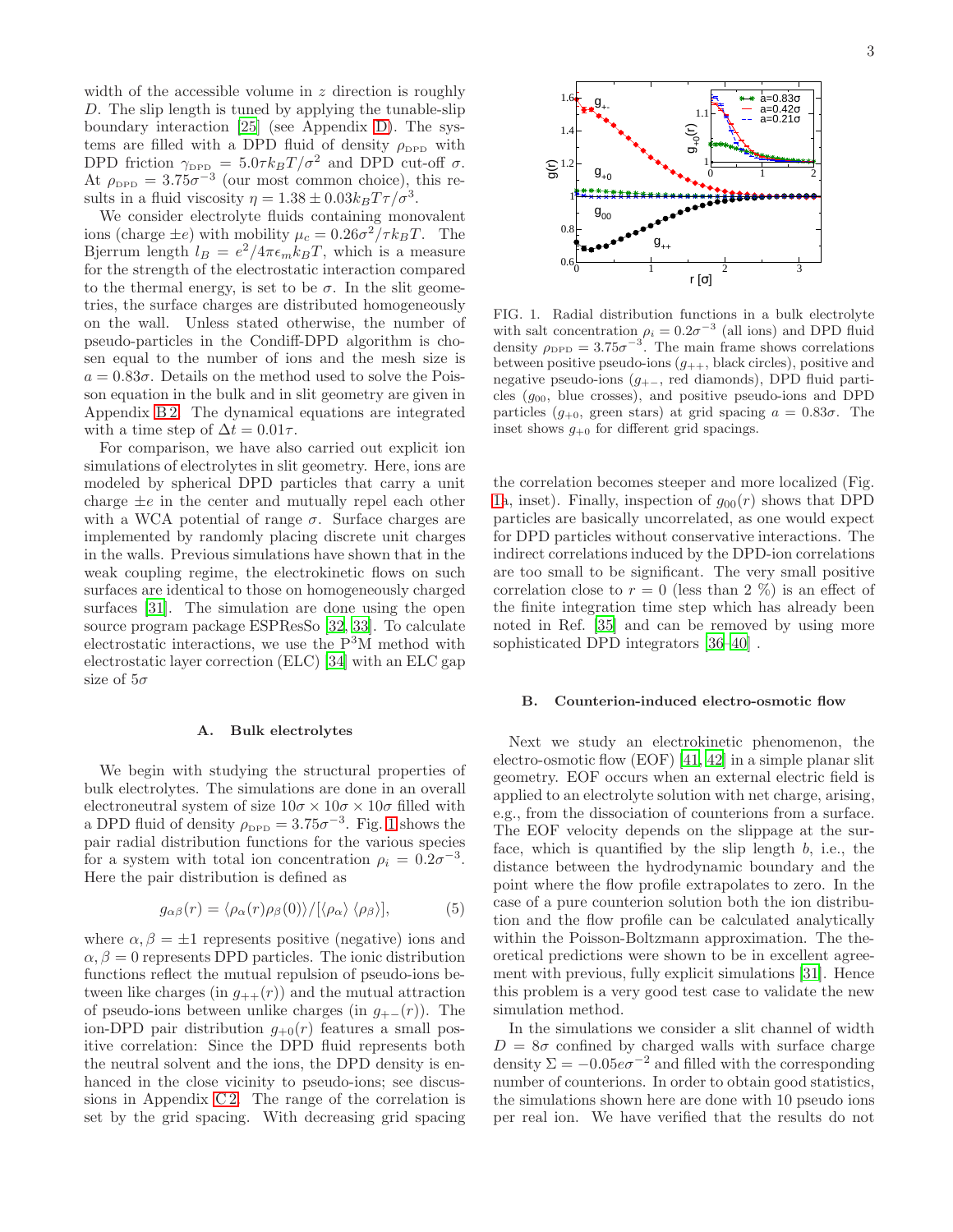depend on the number of pseudo ions. The area of the simulation box in the  $(xy)$  plane is chosen  $10\sigma \times 10\sigma$ . The system is allowed to equilibrate, then flow is induced by an electric field  $E = 0.1k_BT/\sigma e$  in x-direction, and the system is further equilibrated until steady state is reached. Fig. [2a](#page-3-0)) shows a fit of the counterion profile to the theoretical Poisson-Boltzmann prediction

$$
\rho_i(z) = \frac{\rho_0}{\cos^2(\kappa z)} \quad \text{with} \quad \kappa = \sqrt{\frac{e^2 \rho_0}{2\epsilon_m k_B T}}, \qquad (6)
$$

where the density  $\rho_0$  in the middle of the slit is the only fit parameter. Knowing  $\rho_0$ , one can calculate the EOF profiles without further fitting via [\[31\]](#page-11-24)

$$
\frac{v_x(z)}{E} = -\frac{\epsilon_m k_B T}{Z e \eta} \left[ \ln \left( \frac{\cos^2(\kappa z_B)}{\cos^2(\kappa z)} \right) - 2\kappa b \tan(\kappa z_B) \right]. \tag{7}
$$

The fluid viscosity  $\eta$ , the slip length b, and the hydrodynamic boundary positions  $z_B$ , have been determined from independent simulations without electric field following the procedure described in Ref. [\[25\]](#page-11-18). We consider three different slip lengths,  $b_1 = 0$ ,  $b_2 = 1.21\sigma$  and  $b_3 = 2.65\sigma$ . Fig. [2b](#page-3-0)) shows that the simulation data are in very good agreement with the theory, except in the close vicinity of the walls, where particles are within the range of influence of the tunable-slip boundary force [\[25\]](#page-11-18).

For comparison, we have also carried out explicit ion simulations of the same system with simulation parameters as described above (introduction of Sec. [III\)](#page-1-0). The results are shown in Fig. [2c](#page-3-0)) and d). The data obtained with both methods agree very well with each other.

#### <span id="page-3-4"></span>C. Electro-osmotic flow in the presence of salt

Our last test application is EOF in a homogeneous slit channel containing salt. For this case, exact analytical solutions of the Poisson-Boltzmann equation are not available. In the Stokes limit, however, one can still derive an exact relation between the EOF velocity profile and the electrostatic potential [\[43](#page-11-33)]

<span id="page-3-1"></span>
$$
v_x(z) = \frac{\epsilon_m E_x}{\eta} (\Phi(x) - \Phi_0) + v_{\text{EOF}}, \tag{8}
$$

where  $\Phi_0$  and  $v_{\text{EOF}}$  are the values of the electrostatic potential and the velocity at the center of the slit. Since  $v_{\text{EOF}}$  depends linearly on the applied electric field  $E_x$ , this defines an 'electro-osmotic mobility'

<span id="page-3-3"></span>
$$
M = v_{\text{EOF}}/E_x = -\frac{\epsilon_m \Phi_B}{\eta} (1 - \kappa_s b), \tag{9}
$$

where the 'zeta potential'  $\Phi_B$  is the potential at the hydrodynamic boundary  $z_B$  [\[44](#page-11-34)], and  $\kappa_s = \pm \partial_z \Phi / \Phi |_{z_B}$  is the surface screening length [\[43](#page-11-33), [45](#page-11-35)].

Here we consider a slit channel of width  $D = 16\sigma$  confined by sticky walls  $(i.e.,$  slip zero) with surface charge



<span id="page-3-0"></span>FIG. 2. Counterion-induced EOF in a homogeneous slit channel. (a) Counterion distribution according to simulations (red triangles) and the Poisson-Boltzmann theory (dotted curve). The density in the center  $\rho_0$  has been adjusted. The horizontal line shows the average counterion density. (b) DPD flow profiles (symbols) and Poisson-Boltzmann result (lines) for slip length  $b = 0\sigma$  (red crosses),  $b = 1.21\sigma$  (green circles) and  $b = 2.65\sigma$  (blue triangles). c) Counterion distribution according to Condiff-DPD simulations (solid line) and fully explicit simulations (symbols). c) DPD flow profile at zero slip obtained from Condiff-DPD simulations (solid line) and fully explicit simulations (symbols).



<span id="page-3-2"></span>FIG. 3. EOF in a homogeneous slit in salt solution with surface charge density  $\Sigma = 0.25e\sigma^{-2}$ , DPD particle density  $\rho_{\text{DPD}} = 3.83\sigma^{-3}$ , and ion density (including counterions)  $\rho_i = 0.081\sigma^{-3}$ . (a) Counterion and coion distributions obtained with the Condiff-DPD algorithm (solid lines) and fully explicit simulations with point charges (dashed lines). Inset shows the corresponding electrostatic potential as determined from a test particle method. (b) DPD flow profiles (symbols) compared to the prediction of Eqn. [\(8\)](#page-3-1) (lines). Closed symbols/solid lines show data from Condiff-DPD simulations, open symbols/dashed lines data from fully explicit simulations.

density  $\Sigma = 0.25e\sigma^{-2}$  and a coion to counterion ratio of 4:9, which results in a total ion density (all ions) of  $\rho_i = 0.081 \sigma^{-3}$ . The area of the simulation box in  $(xy)$ direction was chosen  $10\sigma \times 10\sigma$ . Fig. [3](#page-3-2) shows the ion and velocity profiles, again compared with fully explicit simulations. Unlike in the example shown in the previous subsection, the differences between the fully explicit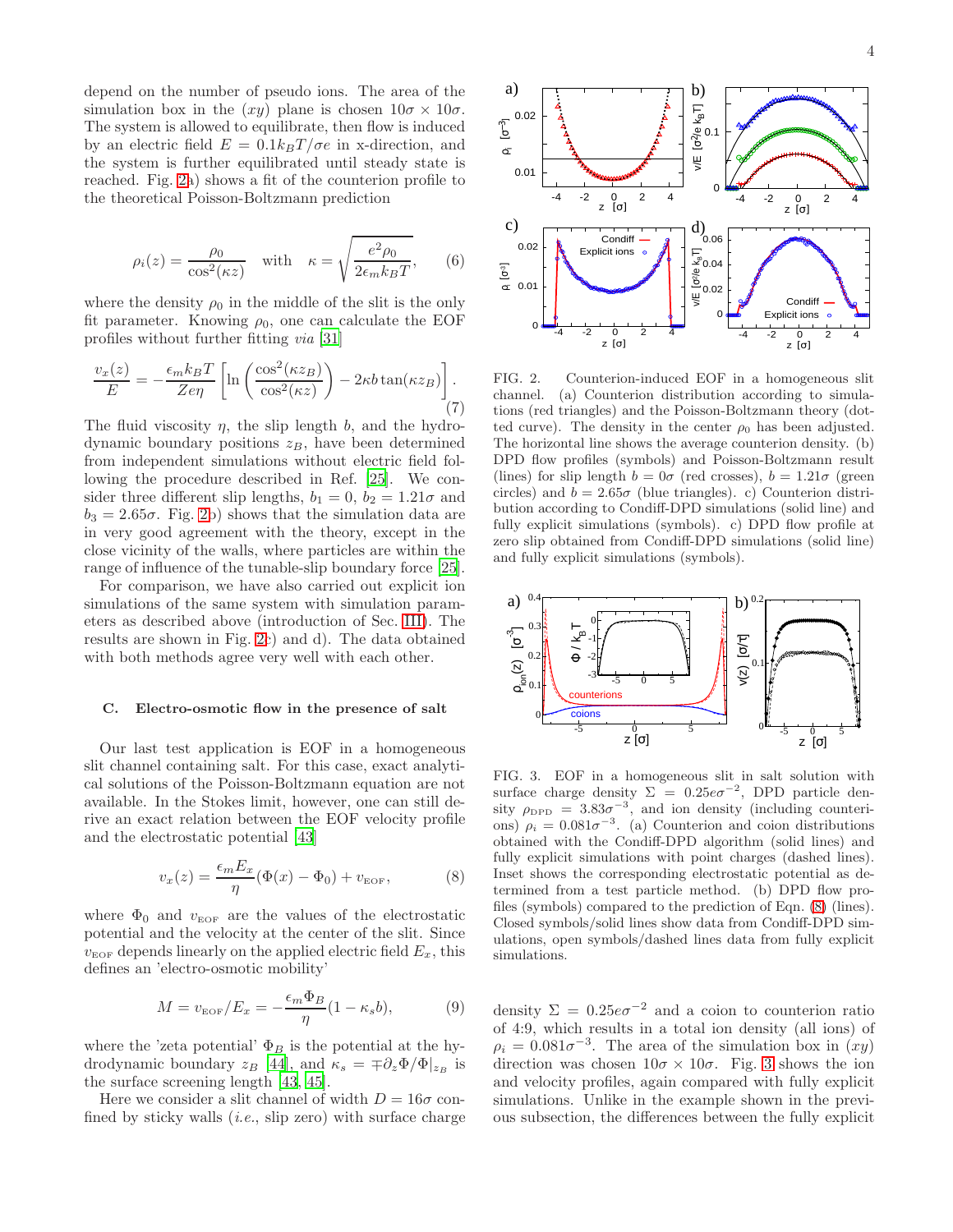simulations and the Condiff-DPD simulations are noticeable. They can be traced back to small differences in the ion density profiles close to the walls (Fig. [3a](#page-3-2))), which are most likely caused by the difference of the ion models. As explained above (introduction of Sec. [III\)](#page-1-0), the charges of explicit ions are localized in a point at the center of the ion. In the Condiff-DPD model, the charges are smeared out over a range of  $\sigma$  (see Appendix B2). Therefore, the ion distribution in the Condiff-DPD simulations is slightly broader and the peak is less high. This has a relatively small impact on the electrostatic potential (Fig. [3a](#page-3-2), inset), but a large effect on the EOF (Fig. [3b](#page-3-2)). Nevertheless, the shape of the velocity profile  $v(z)$  is still in good agreement with the prediction of Eq. [\(8\)](#page-3-1) (Fig. [3b](#page-3-2)). We conclude that the main effect of charge smearing is to renormalize the zeta potential  $\Phi_B$ . This must be taken into account when applying the Condiff-DPD algorithm to systems with high surface charge densities.

# <span id="page-4-0"></span>IV. ELECTRO-OSMOTIC FLOW ON PATTERNED SUPERHYDROPHOBIC SURFACES

After these basic tests of the algorithm, we now apply it to an advanced complex problem: EOF past superhydrophobic surfaces. Experimentally, such surfaces contain fractions of gas sectors with a large slip length, which can be of the order of several microns [\[46\]](#page-11-36). The presence of these gas sectors greatly increases the EOF mobility  $M$  and can lead to a drastic flow enhancement in micron-size channels. If the surface is anisotropic, the slip length becomes a tensorial quantity [\[47](#page-11-37), [48\]](#page-11-38) and as a result (as suggested already by Eq.  $(9)$ ), M becomes tensorial as well [\[49](#page-11-39)]. Here we model superhydrophobic surfaces by plane walls decorated with a periodic stripe pattern of no-slip and slip areas with different surface charge as sketched in Fig. [4.](#page-4-1) The choice of this particular geometry is motivated by recent theoretical work due to Belyaev et al [\[49\]](#page-11-39), who provided approximate expressions for the tensor M in the Stokes limit, using a Debye-Hückel approximation and a thin double layer approximation. We have studied pressure-driven flow in uncharged channels with the same geometry in earlier work and verified that the effective slip reproduces the theoretically expected behavior [\[27](#page-11-20), [50](#page-11-40)].

In the simulations, we use the same DPD fluid as before in a simulation box of size  $50\sigma \times 50\sigma \times 50\sigma$  with a hard boundary at positions  $z = \pm 25\sigma$  (*i.e.*, the accessible volume is in fact  $50\sigma \times 50\sigma \times 48\sigma$ , and periodic boundaries in the other two cartesian directions. The system is divided into a no-slip sector (labelled  $i = 1$ ) and a slip sector (labelled  $i = 2$ ) in the x direction, and the slip length is varied from no-slip to  $b = 15.000 \sigma$ . This setup creates a periodic stripe pattern with period  $L = 50\sigma$ . Immobile charges  $q_i$  are positioned onto the boundaries in a square grid pattern of spacing  $(1\sigma, 1\sigma)$ . The ion (anion and cation) concentrations are chosen such that the system



<span id="page-4-1"></span>FIG. 4. Left: Cartoon of the a surface with slip/no-slip pattern and adjacent ion layers, and sketch of the effective plug flow profile in an electric field (averaged over the whole channel). Right: top view of possible flow directions over the striped surface.  $\Theta = 0$  corresponds to parallel and  $\Theta = \pi/2$ to perpendicular flow.



<span id="page-4-2"></span>FIG. 5. Normalized EOF mobility on surfaces with geometries as shown in Fig. [4.](#page-4-1) The mobility is normalized by the EOF mobility  $M_0$  on homogeneous no-slip surfaces with charge density  $q_1$ . Curves show the theoretical prediction (solid for flow parallel to the stripes, dashed for perpendicular flow). Symbols correspond to simulation data (red plus for parallel flow, black circles for perpendicular flow). Frames a-c) show data for stripes of equal width ( $\phi_2 = 0.5$ ) as a function of slip length b in the slip sector for  $q_1 = -q_2 = -0.25e$ (a),  $q_1 = -0.5e, q_2 = 0$  (b), and  $q_1 = q_2 = -0.25e$  (c). Frame (d) shows data for fixed slip length  $b/L = 0.25$  as a function of the slip area fraction  $\Phi_2$  for  $q_1 = -q_2 = 0.25e$ . The applied electric field is  $E = 0.1k_BT/\sigma e$ .

is overall neutral and the Debye screening length is kept fixed at  $\lambda_D = \sqrt{\epsilon_m k_B T / \sum_c (Z_c e)^2 \rho_c} = 0.99 \sigma$  for all systems. An electric field with amplitude  $E = 0.1k_BT/\sigma e$ is separately imposed in the x and y directions and the eigenvalues of the mobility tensor are determined from the velocity of the fluid flow. The system is first equilibrated without electric field, the electric field is then turned on, and data are collected after the system reaches steady-state plug flow. The ion distributions and flow profiles are results of averaging over  $\sim$  6 million time steps.

Fig. [5](#page-4-2) shows representative results for the EOF mo-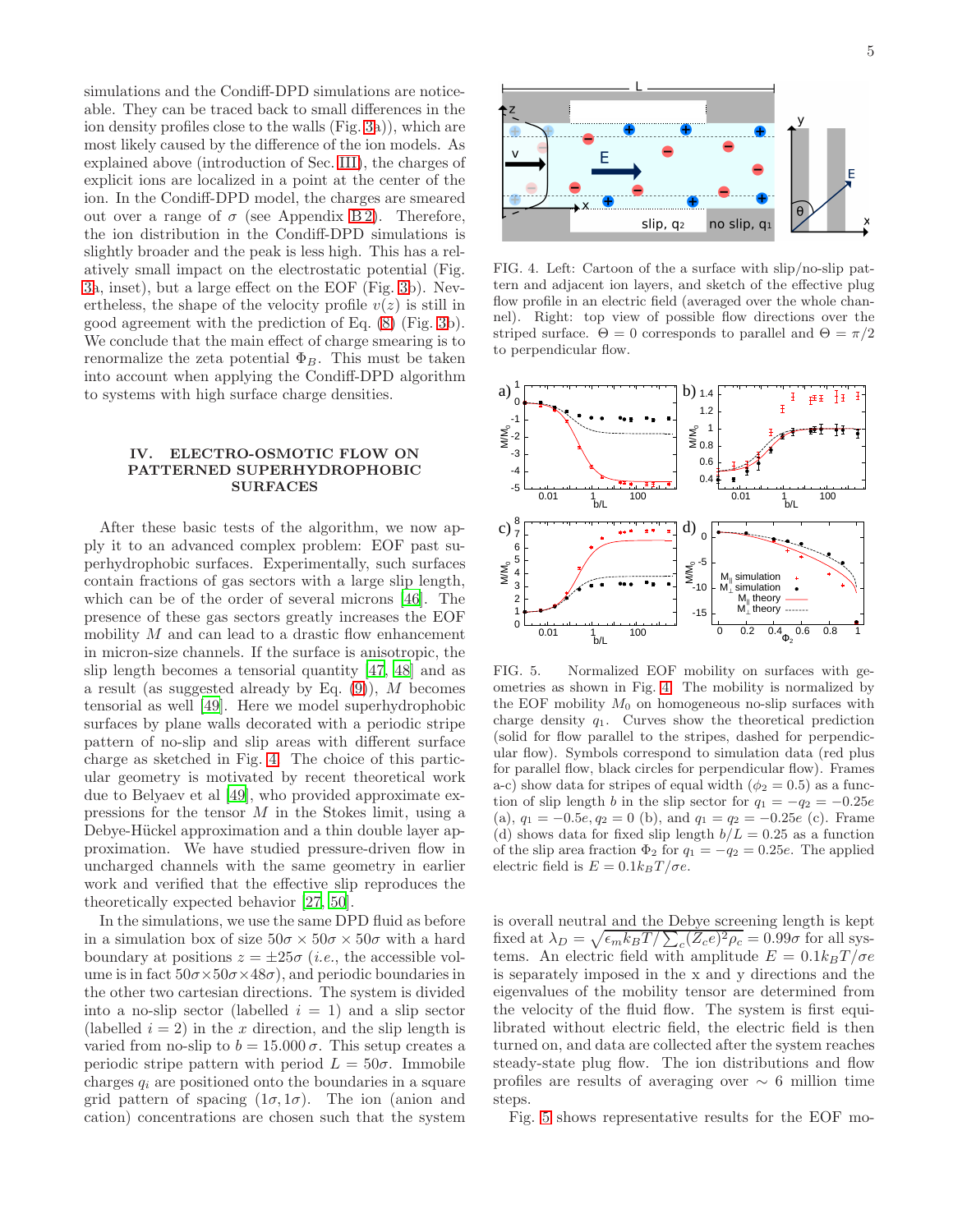

<span id="page-5-1"></span>FIG. 6. Net charge density profile adjacent to stripes of equal width with surface charge distribution  $q_1 = -q_2 = -0.25e$  (a) and  $q_1 = -0.5e, q_2 = 0$  (b) in equilibrium systems (black solid lines) and in systems with an electric field  $E = 0.1k_BT/\sigma e$ (red dashed lines) and  $E = 1.0k_BT/\sigma e$  (blue dashed-dotted lines) applied in the direction perpendicular to the stripes.

bility parallel and perpendicular to the stripes for different charge distributions and compares them to the theoretical prediction of Ref. [\[49](#page-11-39)] (no fit parameters). Here the mobility data are normalized by the EOF mobility  $M_0$  on homogeneous no-slip surfaces with charge density  $q_1$ , which partly removes the uncertainties regarding the renormalization of the zeta potential  $\Phi_B$  discussed in Section [III C.](#page-3-4) In most cases, the data are in very good agreement with the theory. This is remarkable, given the strong simplifications entering the theory (Debye-Hückel approximation and thin double layer limit). The largest deviations are found in Fig. [3b](#page-3-2)), where the charges are constrained to the no-slip regions. Here, the theory significantly underestimates the amplitude of the parallel EOF mobility for high slip length. This can be understood when examining the charge distribution in the channel (Fig. [6b](#page-5-1)). As expected, a mobile ion layer builds up in the no-slip region due to the surface charges, and disappears in the slip region, where the surface charge is zero. Near the edges, the mobile ions diffuse into the slip region. The presence of a significant amount of mobile ions in the slip area leads to an additional contribution to the EOF which is not taken into account in the theory.

The simulation method also allows us to study nonlinear effects in large electrostatic fields E. To this end, we increase E to  $E = 1k_BT/\sigma e$  in selected cases. The results for two geometries are shown in Figs. [6](#page-5-1) and [7.](#page-5-2) In general, we observe that nonlinear effects in strong electric fields tend to enhance the perpendicular EOF mobility  $M_{\perp}$ , and reduce the parallel EOF mobility  $M_{\parallel}$ . This result is somewhat contradictory to a recent theoretical prediction by Zhao [\[51](#page-12-0)], who studied systems with charged no-slip stripes and uncharged full-slip stripes by first order perturbation theory. According to that study, the leading nonlinear correction should lead to a reduction of the perpendicular EOF mobility, due to the fact that the ion profiles are distorted in the field and this creates an additional restoring force. In our simulations  $M_{\perp}$  increases with the electric field; we suspect that a first-order perturbative treatment is not sufficient at field strength  $E = 1.0k_BT/\sigma e$ . The effect of high field strength on the ion distribution profiles is shown in Fig. [6.](#page-5-1)



<span id="page-5-2"></span>FIG. 7. Same data as in Fig. [5a](#page-4-2)) and b) (lines: theory, closed symbols: simulation data for applied field  $E = 0.1k_BT/\sigma e$ ) compared with EOF mobilities at  $E = 1.0 k_B T / \sigma e$  (open symbols). Circles refer to perpendicular flow and triangles to parallel flow.

They do get distorted as predicted by Ref. [\[51\]](#page-12-0), but more importantly, the total amount of counterion charge close to the surface decreases: In strong perpendicular flow, the mobile ions in the electric double layer are ripped off the surface and propelled deeper inside the channel, where they can induce EOF more efficiently.

# <span id="page-5-0"></span>V. DISCUSSION AND CONCLUSION

In summary, we have presented a new simulation approach to studying electrolyte fluids, which combines a DPD approach for the fluid with a pseudo-particle representation of the dynamic mean-field equation for the ions. The approach is designed to optimize the computational efficiency of electrolyte simulations at high, physiological salt concentrations. Comparing the run times of the Condiff-DPD simulations of Sec. [IV](#page-4-0) with those of pure DPD simulations with the same number and density of DPD particles (but no pseudo-ions, no electrostatics, and no grid), we find that the time used for electrostatic calculations is less than half that required for DPD-related calculations, despite the high concentration of salt ions in the fluid. Hence electrostatic calculations no longer constitute the primary bottleneck for large scale simulations of electrolyte fluids.

The pseudo-particle approach to solving the convection-diffusion equation matches well with the DPD method and thus creates a fully off-lattice framework for studying charged fluids. In contrast to other simulation methods that have been designed to solve the electrokinetic equation [\[13,](#page-11-8) [14\]](#page-11-9), the Condiff-DPD method takes a Lagrangian approach that focuses on the trajectories of fluid particles and ions. Therefore, it can be combined naturally with other particle-based simulation models. More complex solutes such as macromolecules or colloids and arbitrary surfaces can be incorporated in a straightforward manner. Unlike methods based on the Debye-Hückel approximation, our approach does not assume instantaneous ion-cloud relaxation.

Compared to explicit-ion simulations, the Condiff-DPD method has a number of advantages: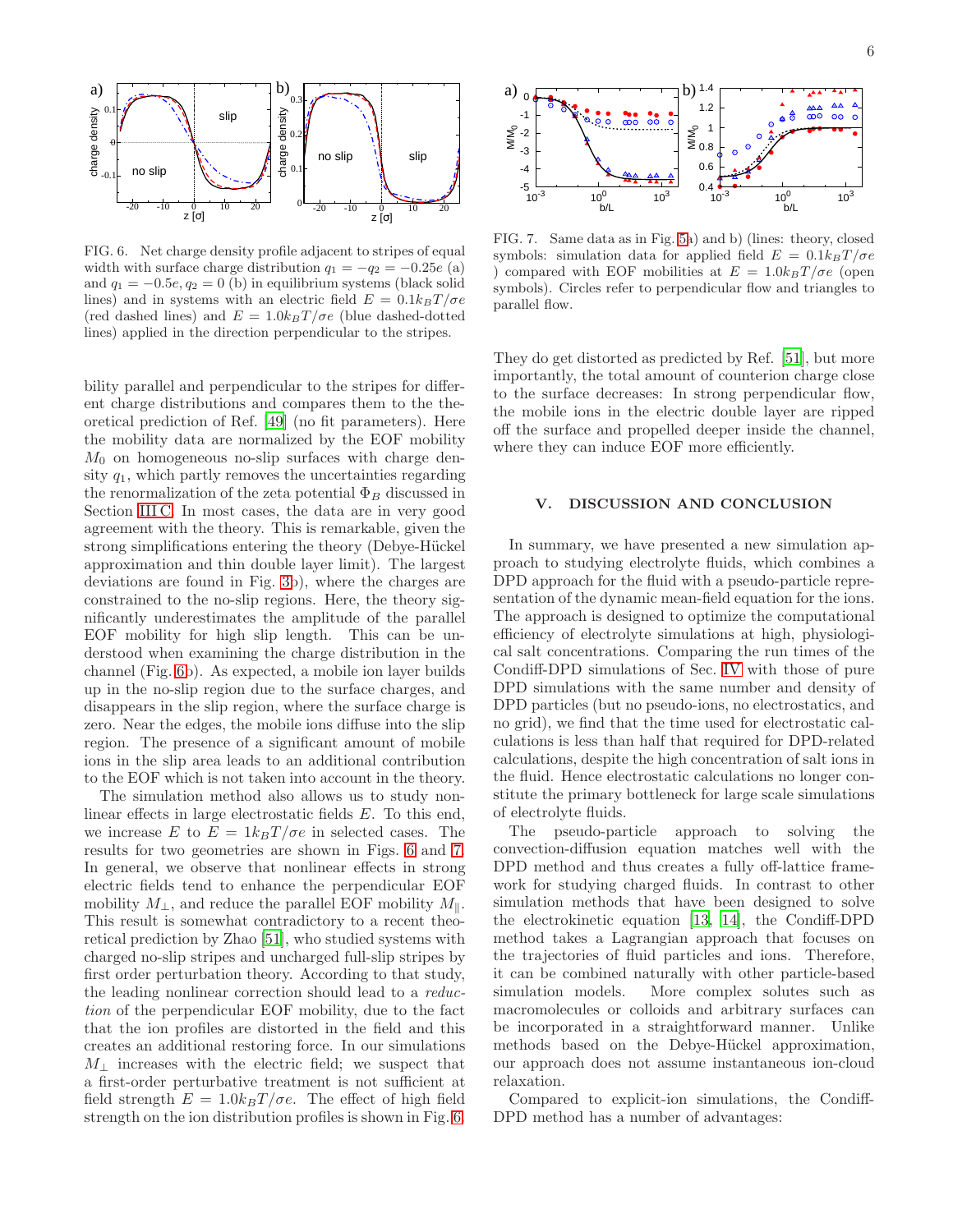- 1. It does not scale with the number of ions. The costs for electrostatic calculations are dominated by the costs for solving the Poisson equation and depend primarily on the number  $M$  of mesh points (with scaling  $M \log M$ ). In comparison, the integration of the Langevin equation for pseudo-ions, Eq.  $(4)$  or  $(46)$ , is fast due to the absence of direct pair interactions between pseudo-ions. Moreover, the number of pseudo ions can be chosen independently from the number of real ions [\[52\]](#page-12-1). Therefore, the Condiff-DPD method is particularly suited for studies of electrolyte solutions at high concentrations.
- 2. It correctly reproduces the purely diffusive character of micro-ion dynamics in Eq. [\(1\)](#page-1-2), i.e., the fact that the inertia of micro-ions is irrelevant on the time scales of interest. (typical relaxation times are picoseconds or less [\[53\]](#page-12-2)) – in contrast to coarsegrained explicit-ion simulations, where the finite mass of ions introduces unphysical inertia effects [\[54\]](#page-12-3).
- 3. Possibly as a consequence of 2., we observe in our EOF simulations that the equilibration time to reach a stationary state is much shorter in Condiff-DPD simulations than in explicit-ion simulations. This also significantly speeds up the simulations.
- 4. Ion properties such as the ion mobility are input parameters and can be tuned at will – in contrast to standard molecular dynamics methods, where they have to be determined from simulations.

We remark that the Condiff-DPD approach is not restricted to electrolyte solutions. The same idea can be applied to other mesoscale fluid flow simulations where the diffusion of a minority component is important, e.g., in microreactors.

## ACKNOWLEDGMENTS

The authors thank Olga Vinogradova and Aleksey Belyaev for providing the theoretical data and Burkhard Dünweg for fruitful discussions. This work was funded by the Volkswagen Stiftung. Simulations with explicit ions were performed using the open source program package ESPResSo [\[32,](#page-11-25) [33\]](#page-11-26) Simulations were carried out at the NIC Computing Center Jülich and on the Computer Cluster Mogon at Mainz University.

## Appendix A: Summary of equations of motion in the Condiff-DPD algorithm

For the convenience of the reader, we summarize the equations of motion that were implemented in the algorithm.

## <span id="page-6-0"></span>1. DPD equations for fluid particles

The fluid particles (DPD particles) follow Newton's equation of motion  $m\ddot{\mathbf{r}}_i = \mathbf{F}_i$ , where the force  $\mathbf{F}_i$  acting on particles  $i$  has three contributions:

<span id="page-6-1"></span>
$$
\mathbf{F}_{i} = \mathbf{F}_{\text{C},i} + \mathbf{F}_{\text{DPD},i} + \mathbf{F}_{\text{L},i} + \mathbf{F}_{\text{el},i}.
$$
 (A1)

The first term,  $\mathbf{F}_{C,i}$ , summarizes all conservative forces. In our simulations, DPD particles have no conservative interactions with each other. However, in slit geometry, they interact with walls in slit via a repulsive WCA po-tential [\[30\]](#page-11-23),  $\mathbf{F}_{\text{c},i} = \mathbf{F}_{\text{wall}}(\mathbf{r}_i)$  with

<span id="page-6-2"></span>
$$
\mathbf{F}_{\text{wall}}(\mathbf{r}_{i}) = 4\varepsilon \left( (\frac{r_{0}}{d_{i}})^{12} - (\frac{r_{0}}{d_{i}})^{6} + \frac{1}{4} \right) \text{ for } d_{i} < r_{0}, \tag{A2}
$$

where  $d_i$  is the closest distance between  $\mathbf{r}_i$  and the wall. We use  $\varepsilon = 1k_BT$  and  $r_0 = 1\sigma$ .

The second term in Eq. [\(A1\)](#page-6-1),  $\mathbf{F}_{\text{DPD},i}$ , corresponds to the DPD thermostat, which is a sum of pairwise forces with a dissipative and a stochastic contribution [\[23,](#page-11-16) [24](#page-11-17)]

$$
\mathbf{F}_{\text{DPD},i} = \sum_{j \neq i} \left\{ -\gamma_{\text{DPD}} \omega_{\text{DPD}}^2(r_{ij}) \left( \hat{r}_{ij} \mathbf{v}_{ij} \right) \hat{r}_{ij} \right. \quad (A3)
$$

$$
+ \sqrt{2 \gamma_{\text{DPD}} k_B T} \omega_{\text{DPD}}(r_{ij}) \hat{r}_{ij} \zeta_{ij}(t) \right\}.
$$

Here  $r_{ij} = |\mathbf{r}_{ij}|$  with  $\mathbf{r}_{ij} = \mathbf{r}_i - \mathbf{r}_j$  is the distance of particles i and j,  $\hat{r}_{ij} = \mathbf{r}_{ij}/r_{ij}$  the unit vector pointing from j to i, and  $\mathbf{v}_{ij} = \mathbf{v}_i - \mathbf{v}_j$  their relative velocity. We use the standard form for the DPD weight function,  $\omega_{\text{DPD}}(r) = \omega(r, \sigma)$  with

<span id="page-6-3"></span>
$$
\omega(r,r_c) = \begin{cases} 1 - r/r_c & \text{if } r < r_c \\ 0 & \text{if } r > r_c \end{cases} \tag{A4}
$$

The DPD friction parameter  $\gamma_{\text{DPD}}$  tunes the shear viscosity of the fluid; here we choose  $\gamma_{\text{DPD}} = 5\tau k_B T / \sigma^2$ . Finally,  $\zeta_{ij}(t)$  describes a Gaussian distributed white noise with  $\langle \zeta_{ij}(t) \rangle = 0$  and  $\langle \zeta_{ij}(t) \zeta_{kl}(t') \rangle = \delta(t - t') (\delta_{ik} \delta_{jl} +$  $\delta_{il}\delta_{ik}$ ). The DPD thermostat preserves momentum by construction, hence a DPD fluid follows the Navier Stokes equation [\[23](#page-11-16)]. Furthermore, the dissipative and the stochastic contribution satisfy the fluctuation-dissipation relation, hence DPD particles are Boltzmann distributed at equilibrium [\[24\]](#page-11-17).

The third contribution to Eq. [\(A1\)](#page-6-1),  $\mathbf{F}_{\text{L},i}$ , describes the friction between fluid particles and the wall and takes the form [\[25](#page-11-18)]

<span id="page-6-4"></span>
$$
\mathbf{F}_{L,i} = -\gamma_{L}\omega_{L}^{2}(d_{i})\,\mathbf{v}_{i} + \sqrt{2\gamma_{L}k_{B}T}\,\omega_{L}(d_{i})\,\mathbf{s}_{i}(t),\quad\text{(A5)}
$$

where  $d_i$  is the closest distance between particle i and the wall (as in Eq.  $(A2)$ ), the weighting function is chosen  $\omega_{\rm L}^2(d) = \omega(d, 2\sigma)$  (using Eq. [\(A4\)](#page-6-3)), the vector  $s_i(t)$  is a Gaussian distributed white noise with  $\langle s_i(t) \rangle = 0$  and  $\langle s_{i\alpha}(t)s_{j\beta}(t')\rangle = \delta(t-t')\,\delta_{ij}\delta_{\alpha\beta}\,(\alpha,\beta=x,y,z)$ , and the parameter  $\gamma$ <sub>L</sub> can be used to tune the slip of the fluid at the wall [\[25](#page-11-18)] (see Appendix [D\)](#page-10-1). Again, the dissipative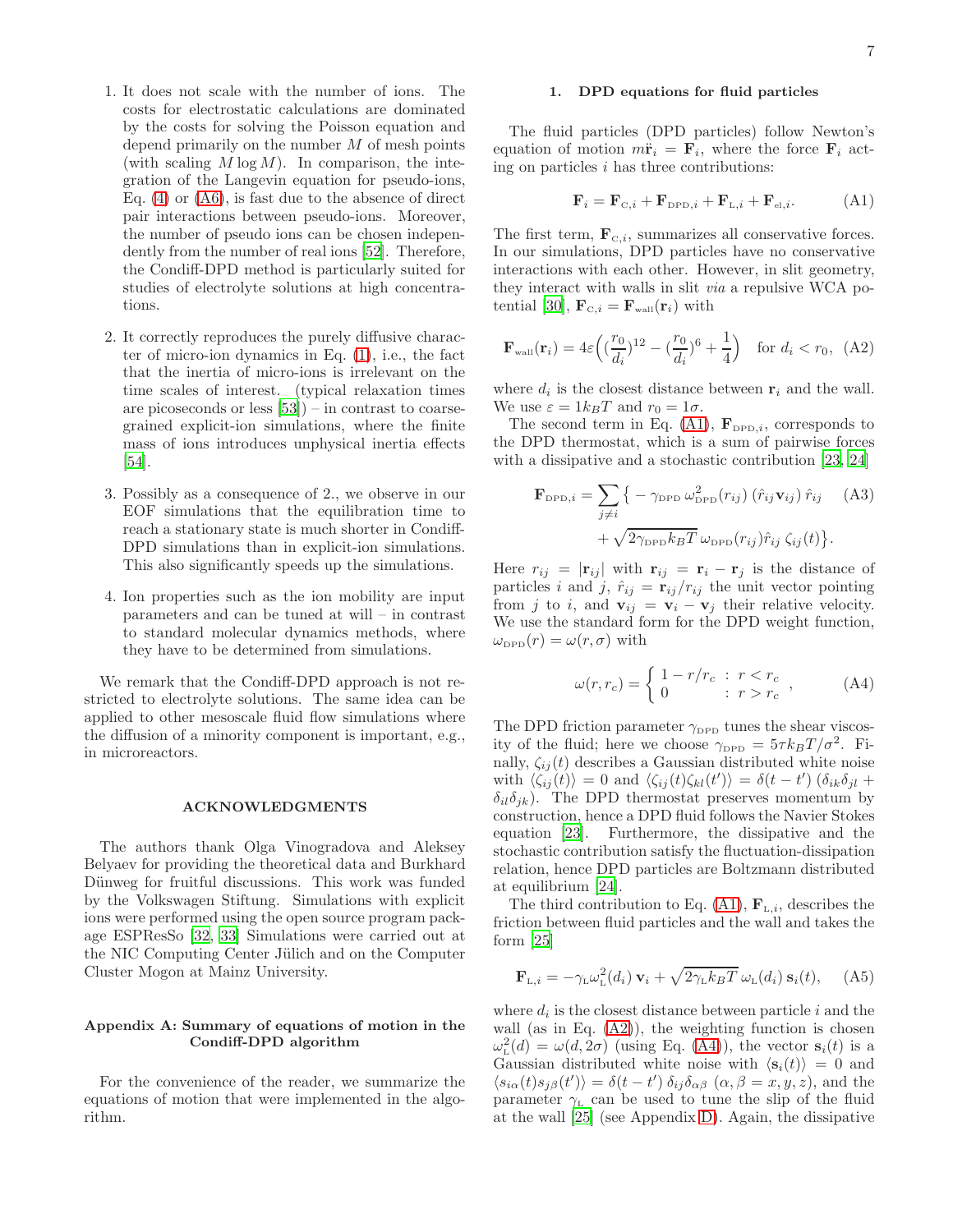and stochastic terms in Eq. [\(A5\)](#page-6-4) are constructed such that they satisfy the fluctuation-dissipation relation.

Finally, the last force contribution in Eq. [\(A1\)](#page-6-1),  $\mathbf{F}_{e^{\perp}i}$ , describes the effect of electrostatic forces on the fluid (the last term in Eq. [3\)](#page-1-1). It is evaluated at the level of the pseudo-ions and transmitted to the DPD particles following a procedure described in Appendix [B 3.](#page-8-0)

In our simulations, the DPD equations were integrated with a standard Velocity-Verlet scheme where the stochastic contribution was included via a simple Euler algorithm.

#### <span id="page-7-0"></span>2. Langevin equation for pseudo-ions

Pseudo-ions and DPD particles do not interact directly with each other. They are coupled exclusively through the grid as described in Appendix [B 3.](#page-8-0) The motion of pseudo-ions in the electric field  $\mathbf{E} = -\nabla \Phi$  is described by the Langevin equation [\(4\)](#page-1-4), which has to be supplemented by the contribution of wall forces in the case of slit simulations. The resulting equation of motion for pseudo-ions representing the ionic species  $c$  can be written as

<span id="page-7-3"></span>
$$
\dot{\mathbf{r}}_i = \mathbf{v}_{\text{fluid}}(\mathbf{r}_i) + \mu_c \big(eZ_c \mathbf{E}(\mathbf{r}_i) + \mathbf{F}_{\text{wall}}(\mathbf{r}_i)\big) + \sqrt{2\mu_c k_B T} \mathbf{s}'_i(t),
$$
\n(A6)

where  $eZ_c$  is the ionic charge,  $\mu_c$  the ionic mobility, and the vector  $\mathbf{s}'_i(t)$  is another Gaussian distributed white noise satisfying, as usual,  $\langle s_i'(t) \rangle = 0$  and  $\langle s'_{i\alpha}(t)s'_{j\beta}(t')\rangle = \delta(t-t')\,\delta_{ij}\delta_{\alpha\beta}\,(\alpha,\beta=x,y,z)$ . The velocity field  $\mathbf{v}_{\text{fluid}}(\mathbf{r})$  is the local velocity of the DPD fluid which is transmitted to the pseudo-ion system through the grid as described in Appendix [B 3.](#page-8-0) The electric field  $E(r)$  is also calculated on the grid based on the distribution of pseudo-ions, see Appendix [B 2.](#page-7-2) The additional force  $\mathbf{F}_{\text{wall}}(\mathbf{r})$  is taken from Eq. [\(A2\)](#page-6-2) and accounts for the confinement in slit simulations.

Two points must be stressed. First, pseudo-ions don't interact directly with each other, only through the grid. Hence, the equations of motion can be integrated very efficiently. Here we used a simple Euler forward algorithm. Second, Eq. [\(A6\)](#page-7-3) corresponds to overdamped dynamics: In contrast to DPD particles, pseudo-ions have no mass. This takes into account that the pseudo-ions are used to model a convection-diffusion equation without inertia, Eq. [\(1\)](#page-1-2), whereas the DPD particles model the Navier-Stokes equations, Eq. [\(3\)](#page-1-1), where inertia is included and important.

# Appendix B: Transferring quantities between particles and the mesh

The Condiff-DPD algorithm relies on an efficient communication between particles and a grid. Firstly, the grid is used to calculate the electrostatic forces: Pseudo-ion charges are distributed onto neighboring grid points, the

Poisson equation is solved on the grid, and the resulting electric field is redistributed onto the pseudo ions. Secondly, the grid is responsible for coupling the pseudoions with the the DPD fluid: Electric forces acting on pseudo-ions are collected by the grid points and redistributed onto the DPD particles. Conversely, velocities of DPD particles are assigned to grid points and used to determine the local fluid velocity which enters the equation of motion of the pseudo-ions.

#### <span id="page-7-1"></span>1. Assignment scheme

As mentioned in the main text, we use the same assignment scheme as in  $P<sup>3</sup>M[11]$  $P<sup>3</sup>M[11]$  to transfer quantities between particles and the grid. We now provide a brief description of the procedure. Given a set of particles with position  $r_i$ carrying a quantity  $Q_i$ , the process of assigning densities to grid points can be described by the sum [\[7](#page-11-4)]

$$
\rho_Q(\mathbf{r}_p) = \frac{1}{h^3} \sum_i Q_i W(\mathbf{r}_i - \mathbf{r}_p),
$$
 (B1)

(in three dimensions), where  $h$  is the grid spacing and  $W(\mathbf{r})$  a weighting function which is chosen such that the quantity  $Q$  is always conserved – i.e., the fractions of  $Q_i$  distributed among the grid points must sum up to the total value of  $Q_i$ . Specifically, we choose a third order cardinal B-spline assignment scheme [\[11](#page-11-6)] (see Fig. [8\)](#page-8-1), which corresponds in Fourier space to the weight function  $W(\mathbf{k}) = W(k_x)W(k_y)W(k_z)$  with

$$
\tilde{W}(k) = h \left( \frac{\sin(kh/2)}{kh/2} \right)^3.
$$
\n(B2)

The real-space implementation of this weight function is easily done with piecewise polynomials. Further details including a table of this representation up to order seven can be found in Ref. [\[7\]](#page-11-4). The cardinal B-spline assignment corresponds to the original choice by Hockney and Eastwood [\[11\]](#page-11-6) in their P3M method. Other, similar methods such as PME and SPME use different assignment schemes. It is important to note that for reasons of consistency, the same assignment scheme has to be used for transferring particle properties to grid points and vice versa.

### <span id="page-7-2"></span>2. Solving the Poisson equation on the grid

For a given charge distribution  $\rho_q$  in infinite space, the solution of the Poisson equation,  $\Delta \Phi = -4\pi \frac{l_B k_B T}{e^2} \rho_q$ , in Fourier space is given by

<span id="page-7-4"></span>
$$
\hat{\Phi}(\mathbf{k}) = \frac{l_B k_B T}{e^2} \hat{G}(\mathbf{k}) \hat{\rho}_q(\mathbf{k})
$$
 (B3)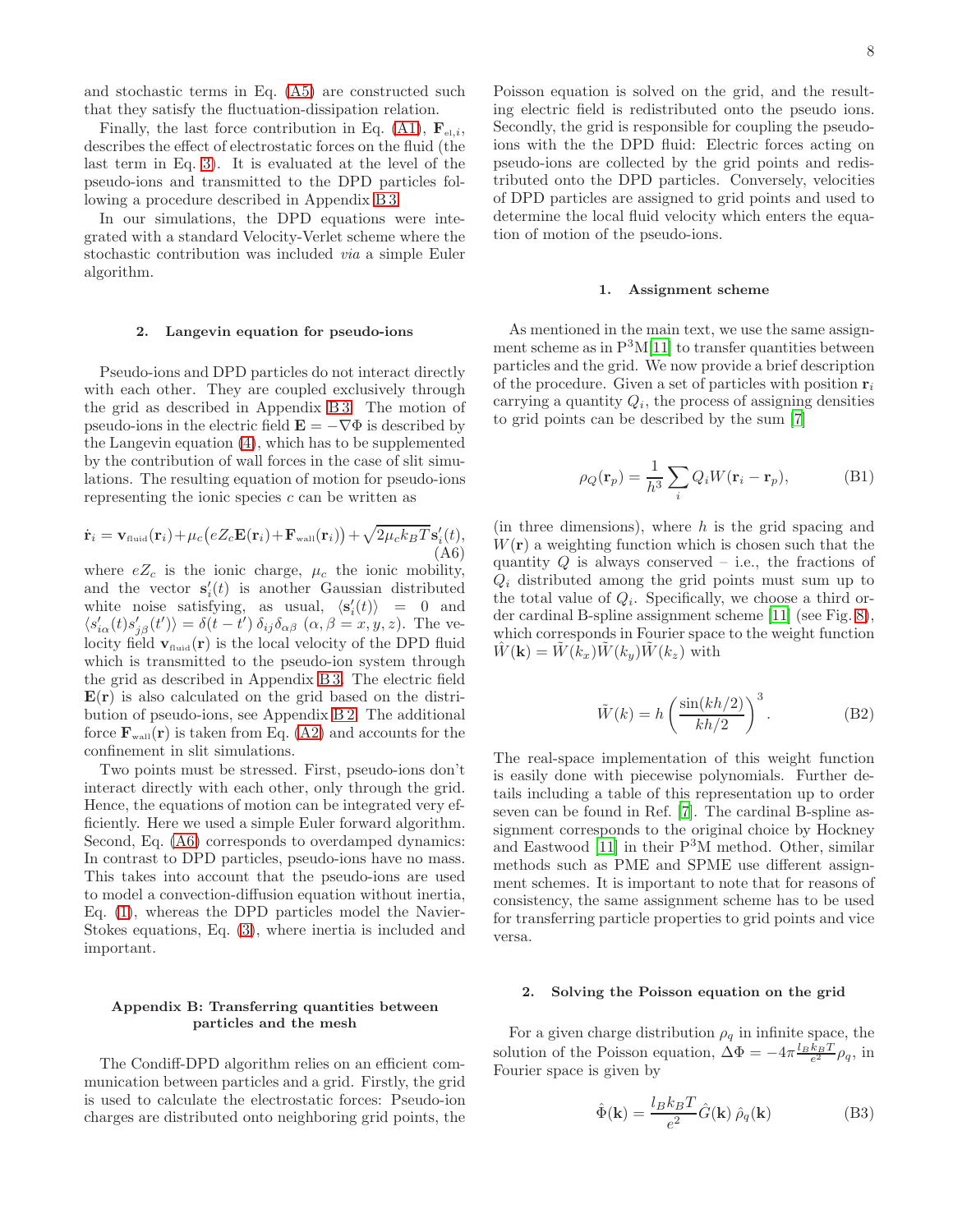

<span id="page-8-1"></span>FIG. 8. Series of cardinal B-splines used as assignment functions. Increasing the assignment order (cao) leads to smoother assignments but larger support. In the present work we use cao 3.

with the Green's function  $\hat{G}(\mathbf{k}) = 4\pi/k^2$ . We take the charges on pseudo-ions to be smeared out according to a Gaussian distribution. In Fourier space, the particle shape is thus described by the smearing function

$$
\tilde{\gamma}(\mathbf{k}) = \exp(-k^2/4\delta^2) \quad . \tag{B4}
$$

Unless stated otherwise, we choose  $\delta = 1/\sqrt{2}\sigma$ . However, charges are assigned to grid points based on the positions  $\mathbf{r}_i$  of the centers of the pseudo ions. This introduces an error. The error can be minimized by modification of the Green's function in Eq. [\(B3\)](#page-7-4) to a so-called optimal Green's function  $G_{\text{opt}}$ , which takes into account the assignment scheme, the extension of the charges and the specific type of differentiation operator used. Luckily, one only needs to know the k-space shape of  $G_{\text{opt}}$ , which according to Hockney and Eastwood is given by

$$
\tilde{G}_{\text{opt}}(\mathbf{k}) = \frac{\tilde{D}(\mathbf{k}) \cdot \sum_{\mathbf{m} \in \mathbb{Z}^3} \tilde{U}^2 \left(\mathbf{k} + \frac{2\pi}{h} \mathbf{m}\right) \tilde{\mathbf{R}} \left(\mathbf{k} + \frac{2\pi}{h} \mathbf{m}\right)}{\left|\tilde{D}(\mathbf{k})\right|^2 \left[\sum_{\mathbf{m} \in \mathbb{Z}^3} \tilde{U}^2 \left(\mathbf{k} + \frac{2\pi}{h} \mathbf{m}\right)\right]^2} \tag{B5}
$$

Here  $\hat{D}(\mathbf{k})$  is the k-space version of the differentiation operator used in the algorithm,  $\tilde{U} = \hat{W}(k)/h^3$  is the kspace version of the assignment function divided by the volume of one cell, and  $\vec{R}(k)$  is the true reference force acting on the smeared charges that is to be modeled with the grid approach, i.e.,

<span id="page-8-2"></span>
$$
\hat{\mathbf{R}}(\mathbf{k}) = -i\mathbf{k}\hat{G}(\mathbf{k})\hat{\gamma}^{2}(\mathbf{k}),\tag{B6}
$$

with the true Green's function  $\hat{G}$  and the differentiation operator  $-i\mathbf{k}$ . This expression must replace the ordinary Green's function to minimize the error in the force. (A different shape is obtained if one minimizes the error in the energy.) We note that Eq. [\(B6\)](#page-8-2) differs slightly from the corresponding expression proposed by Deserno and Holm in Ref. [\[7](#page-11-4)]. The reason is that Deserno and Holm view the k-space part of P3M as an interaction between a smeared particle and a point charge. In the original approach, however, Hockney and Eastwood take it to be the interaction between two smeared charges, which is precisely the situation we want to model here.

The method described so far solves the Poisson equation in bulk systems with full periodic boundary conditions. In simulations of slit channels, the systems under

consideration are non-periodic in one direction (the z direction). To account for this, we use the ELC approach [\[34\]](#page-11-27), which starts from the  $P<sup>3</sup>M$  solution for the slab system with periodic images in z direction separated by a finite (empty) gap, and then systematically substracts the contributions of these periodic images. The ELC method is formally exact. Nevertheless, we found that it may produce uncontrollable numerical errors in systems with high local surface charges, most notably in the system studied in Fig. [5b](#page-4-2)). Therefore, we also implemented an approximate correction term proposed by Yeh and Berkowitz [\[55\]](#page-12-4). At gap size  $5\sigma \approx 5\lambda_D$ , simulations using the Yeh-Berkowitz correction gave the same results as simulations based on the full ELC correction in all cases where ELC was stable. Furthermore, the Yeh-Berkowitz correction did not produce numerical instabilities in the system of Fig. [5b](#page-4-2)). Therefore, the data presented in Sec. [IV](#page-4-0) refer to simulations of slab systems separated by gaps of width  $5\sigma$  with a Yeh-Berkowitz correction term [\[55\]](#page-12-4).

# <span id="page-8-0"></span>3. Using the grid to couple the DPD fluid and the pseudo ions

Every communication between DPD particles and pseudo ions is mediated by the grid, i.e., a quantity to be transmitted is transferred to the grid first and then redistributed to the other species.

For the fluid velocity this is implemented as follows:

- 1. Assign velocity and number density of DPD particles to the grid, following the procedure described above.
- 2. Normalize velocity by dividing by the DPD number density.
- 3. Distribute normalized velocity from the grid onto pseudo-particles.

For the electrostatic force, the procedure is as follows:

- 1. Assign the electric field from the grid to particles.
- 2. Multiply by pseudo-ion charge to obtain the electric force acting on pseudo-ions.
- 3. Assign electric forces acting on pseudo-ions to the grid.
- 4. Assign number densities of DPD particles to the grid.
- 5. Normalize forces by the DPD number density.
- 6. Distribute normalized force field from the grid to the DPD particle.

Step 5 is necessary to ensure that the force acting on pseudo-particles matches exactly that transferred to the DPD particles.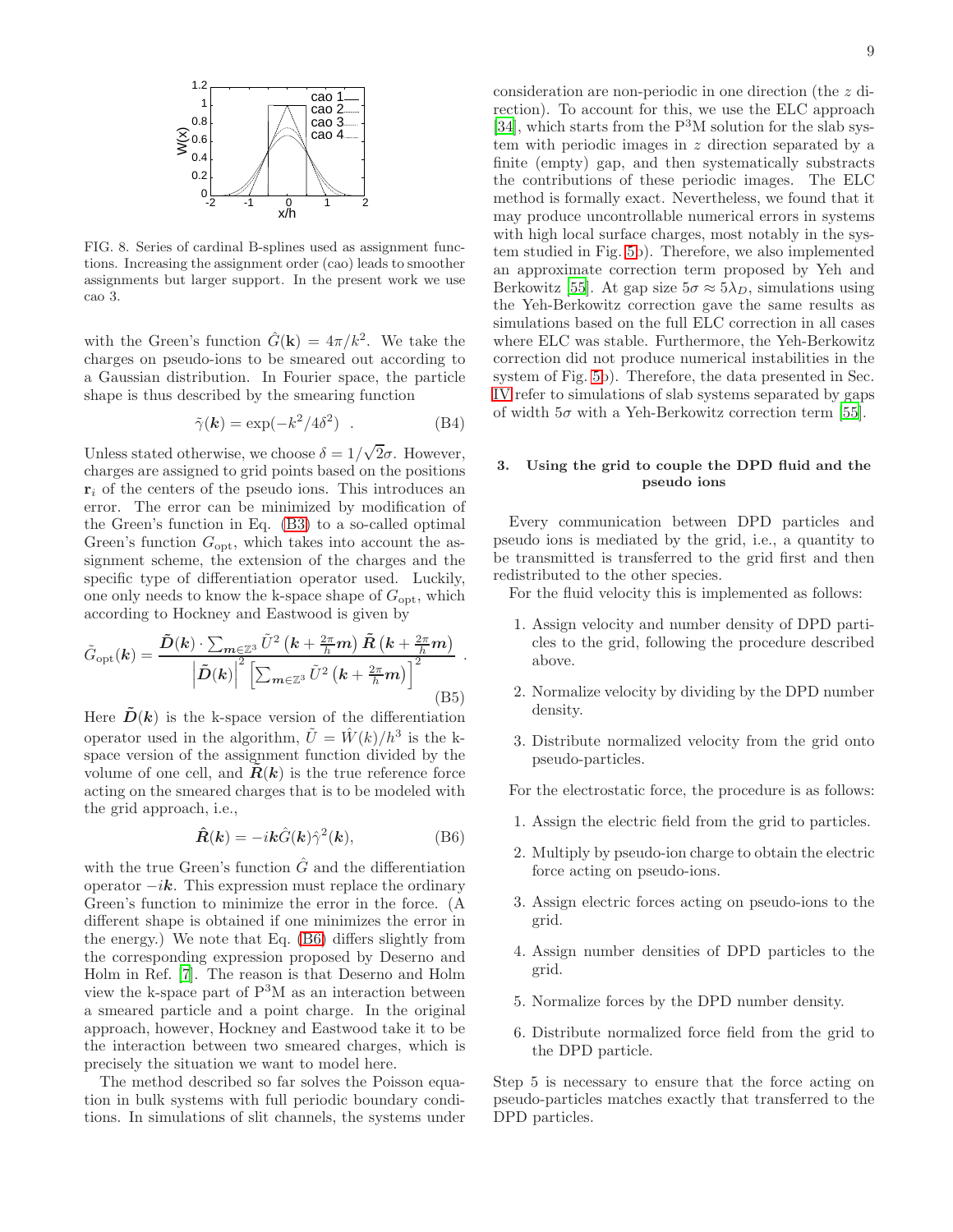

<span id="page-9-1"></span>FIG. 9. Electrostatic force in a system containing one positive and one negative charge as calculated from particlemesh calculations with different assignment orders (cao) and grid spacings a, compared to the result obtained by accurate Ewald summation.

## Appendix C: Discretization errors

#### 1. Accuracy of particle mesh electrostatics

The accuracy of particle-mesh Ewald techniques depends on the parameters of the algorithm such as the choice of charge assignment scheme and the grid spacing. A number of authors have developed sophisticated schemes to estimate the error of electrostatic force calculations [\[7,](#page-11-4) [11](#page-11-6), [56,](#page-12-5) [57\]](#page-12-6). These schemes were originally designed for systems of point charges, where interaction potentials have to be split in a smeared long range part, which is treated in Fourier space, and a residual short range part, which is treated in real space. In our model, the pseudo-ion charges are smeared already. This simplifies the analysis considerably, since the interactions can be treated fully in Fourier space.

To assess the influence of the grid spacing and the charge assignment order on the accuracy of electrostatic interactions, we consider a bulk system of size  $20\sigma \times 20\sigma \times 20\sigma$  containing one positively charged and one negatively charged particle. Here the charges are smeared with  $\delta^{-1} = \sigma$ . We calculate the interactions between the charges for different charge assignment order (cao, see Fig. [8\)](#page-8-1) and grid spacing a, and compare the results with direct Ewald sums in Fourier space using a very large cutoff in k-space. The resulting curves are shown in Figure [9.](#page-9-1) Except for charge assignment order cao 1, all curves agree in the long-range limit. Deviations set in around  $r < 2\sigma$ , when the particles overlap. They can be reduced by choosing a smaller grid spacing a and/or a charge assignment of higher order. At cao 3 and  $a = 0.83\sigma$  (the parameters chosen in most of this work), the particle-mesh calculations are in reasonable agreement with the results of the exact Ewald summation.



<span id="page-9-4"></span>FIG. 10. Ion density profiles (black lines) compared with DPD profiles,  $(\rho_{\text{DPD}} - \rho_s)$  in an electrolyte system subject to an external electrostatic potential  $\Phi(z) \propto z^2$  for different grid spacings  $a$ . Profiles for different  $a$  values are shifted in  $z$ and the  $y$  axis for better visibility. Grid spacings from top to bottom are  $a = 0.08\sigma$ ,  $a = 0.28\sigma$ ,  $a = 0.42\sigma$ ,  $a = 0.83\sigma$ , and  $a = 1.67\sigma.$ 

#### <span id="page-9-0"></span>2. DPD density profiles

As already noted in the main text (Section [III A\)](#page-2-1), the DPD particles represent the total density of the fluid, including neutral solvent and small ions. To illustrate this, we consider an equilibrium system (stationary and  $\mathbf{v} = 0$ ) in an electrostatic potential  $\Phi$ . Eq. [\(1\)](#page-1-2) ensures that the ions are Boltzmann distributed,  $\rho_c = \rho_c^0 \exp(-\Phi/k_BT)$ . Combining this with Eq. [\(3\)](#page-1-1), one obtains the equilibrium relation  $k_B T \sum_c \nabla \rho_c - \nabla P = 0$ . Since our DPD particles have no conservative interactions, they have ideal gas statistics and the local pressure (excluding electrostatics) satisfies  $P = \rho_{\text{DPD}} k_B T$ . Hence the "neutral solvent" density"  $\rho_s = \rho_{\rm DPD} - \sum_c \rho_c$  fulfills  $\nabla \rho_s \equiv 0$ , *i.e.*,  $\rho_s$  is constant everywhere as one would expect. The shape of the DPD profile therefore follows that of the total ion profile:

<span id="page-9-2"></span>
$$
\rho_{\text{DPD}} = \rho_s + \sum_c \rho_c = \rho_s + \sum_c \rho_c^0 \exp(-\Phi/k_B T).
$$
 (C1)

The distribution  $\rho_{\text{DPD}}$  defines an effective potential acting on DPD particles,  $\Phi_{\text{DPD}} = -k_B T \ln(\rho_{\text{DPD}})$ , from which one can derive an effective force  $\mathbf{F}_{\text{DPD}} = -\nabla \Phi_{\text{DPD}}$ . The latter can be related to the total force acting on all ions,  $\mathbf{F}_i = -\sum_c \rho_c \nabla \Phi$ , via

<span id="page-9-3"></span>
$$
\mathbf{F}_{\text{DPD}} = -\mathbf{F}_i / \rho_{\text{DPD}}.\tag{C2}
$$

This equation is consistent with the requirement that the total force acting on the DPD fluid must match the total force acting on all pseudo ions (Section [B 3\)](#page-8-0).

Ideally, the coupling scheme between pseudo ions and DPD particles should ensure both an accurate distribution coupling (Eq. [\(C1\)](#page-9-2)) and an accurate force coupling (Eq. [\(C2\)](#page-9-3)). Unfortunately, this is not feasible for finite grids. Only one type of coupling can be implemented exactly. Since momentum conservation is crucial in hydrodynamics, the Condiff-DPD algorithm was constructed to ensure exact force coupling. This automatically leads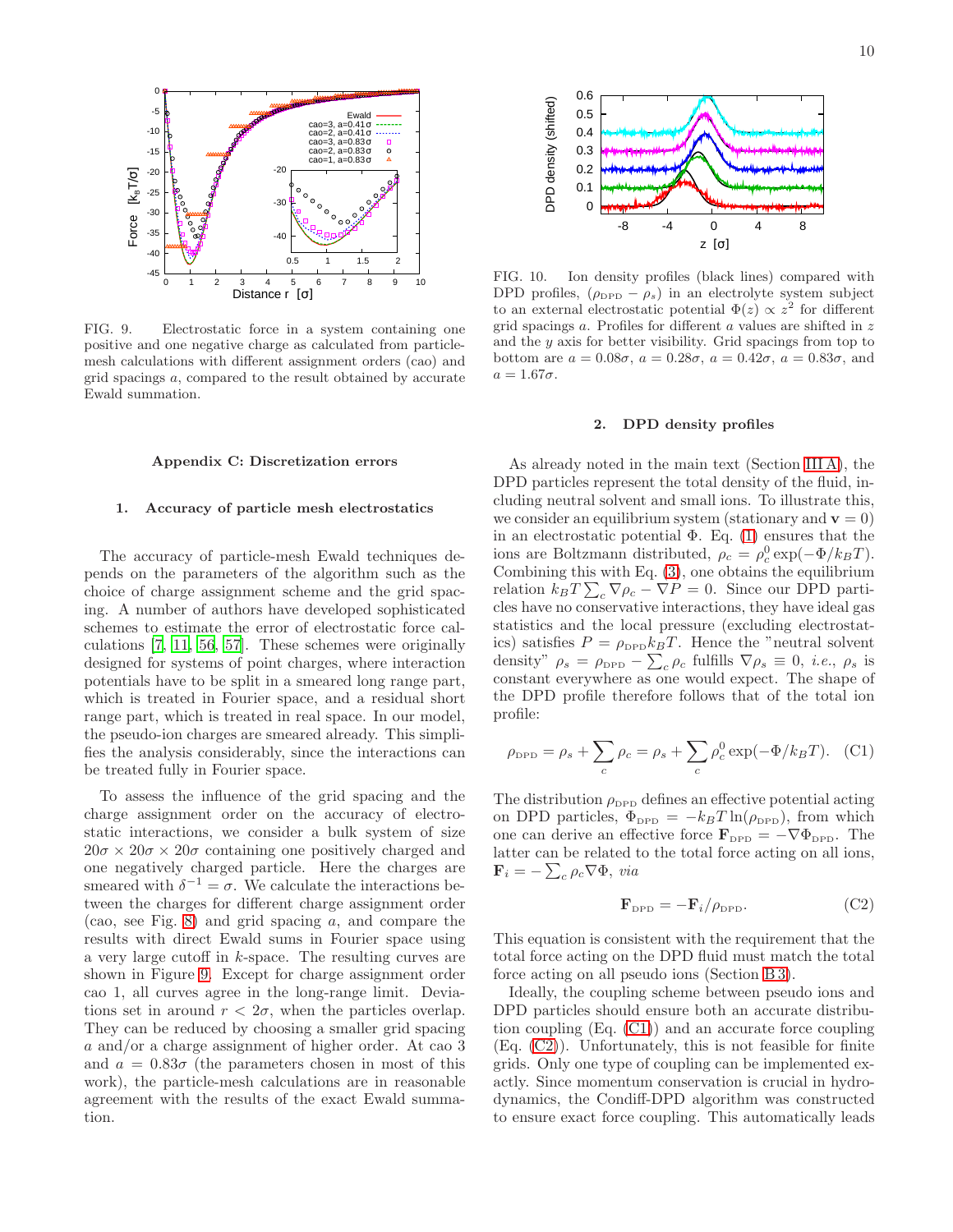

<span id="page-10-2"></span>FIG. 11. Counterion density profiles (black solid line) and shifted DPD density profiles (symbols) in a slit channel confined by charged plates with surface charge density  $\Sigma = 0.125 \sigma^{-2}$  (a) and  $\Sigma = 0.25 \sigma^{-2}$  (b).

to discretization artefacts in the distribution of DPD particles.

To illustrate and investigate these effects, we study a bulk system of size  $10\sigma \times 10\sigma \times 20\sigma$  exposed to a quadratic external electrostatic potential  $\Phi(z) \sim z^2$ . The ions are then localized in the potential well, and the DPD profile reflects the peak of the ion distribution. We vary the grid spacing between  $a = 0.08\sigma$  and  $a = 1.67\sigma$ . The resulting profiles for charge assignment order cao3 are shown in Fig. [10.](#page-9-4) At larger grid spacings, the DPD profile does not fully follow the ion profile. Reasonable agreement is obtained for  $a = 0.83\sigma$ , which is the standard grid spacing used in the present work.

The artifacts in the DPD profiles are most pronounced close to impenetrable walls, where high surface charges may generate large charge gradients. We find that this leads to an excess of DPD particles close to the surfaces. Fig. [11](#page-10-2) compares ion profiles and shifted DPD density profiles in a slit channel of width  $D = 8\sigma$  containing counterions only for different surface charge densities  $\Sigma$ . At low  $\Sigma$ , the profiles match well (Fig. [11a](#page-10-2)). At higher Σ, a disproportionately high number of DPD particles accumulates at the walls. For extreme surface charges  $\Sigma > 4/\sigma^2$ , the DPD particles may even withdraw entirely from the bulk of the slab.

This problem can easily be remedied either by using smaller grid spacings or by introducing repulsive interaction between DPD particles, i.e., making the fluid less compressible. In the applications presented in this paper, however, this was not necessary because the deviations of the ideal DPD profile shapes were small. The DPD density profiles are not the focus of interest in this work. We only need to ensure that the DPD fluid reproduces the correct fluid dynamics. Thus the algorithm must guarantee a faithful force transmission between pseudo-ions and DPD particles, and the shear viscosity of the fluid should be roughly constant. This is still the case, even if the DPD density varies slightly.



<span id="page-10-4"></span>FIG. 12. (a) Slip length versus amplitude of boundary friction  $\gamma_L$  obtained from simulations of an electrolyte fluid with Debye screening length  $\lambda_D = 0.99\sigma$  close to a wall with surface charge density  $\Sigma = 0.25\sigma^{-e}$  (symbols), compared to the analytical fit to Eq. [\(D1\)](#page-10-3) with renormalized DPD density  $\overline{\rho_{\text{DPD}}}$  (line) and fit parameter C. (b) Comparison of the slip length in the same electrolyte fluid (lower curve, solid line and plus symbols) with that in a neutral DPD fluid (upper curve, square symbols and dashed line). Symbols correspond to simulation data, lines are theoretical fits to Eq. [\(D1\)](#page-10-3) with fit parameter  $C$  and, (in the electrolyte case) renormalized density parameter  $\overline{\rho_{\text{DPD}}}.$ 

# <span id="page-10-1"></span>Appendix D: Tunable slip algorithm applied to electrolytes

The tunable slip algorithm by Smiatek et al. [\[25\]](#page-11-18) is designed to implement hydrodynamic boundary conditions with arbitrary slip lengths in DPD simulations. This is done by introducing a thin viscous layer covering the walls, which is implemented in terms of a locally varying friction function. The slip length is controlled by the friction between the fluid and the wall, more precisely by the shape, the amplitude, and the range of the friction function. For example, if one assumes that the fluid density  $\rho_{\text{DPD}}$  is constant up to a hard boundary at  $z = 0$ and if one chooses a linearly varying friction function  $\gamma(z) = \gamma_L(1 - z/z_c)$ , a good analytical estimate of the slip length is provided by the formula [\[25](#page-11-18)]

<span id="page-10-3"></span>
$$
\frac{b}{z_c} = \frac{2}{\alpha} + C - \frac{19}{1800}\alpha + \frac{293}{772625}\alpha^2 + \dots
$$
 (D1)

with  $\alpha = z_c^2 \gamma_L \rho_{\text{DPD}} / \eta$  and  $C = -7/15$ . For neutral fluids, this equation is reasonably accurate at high  $b$ , but becomes problematic at low b. Corrections based on numerical simulations have recently been proposed by Zhou et al. [\[58\]](#page-12-7).

ln our model electrolyte fluids, the density of the DPD fluid increases close to charged walls (see Appendix [C 2\)](#page-9-0). Therefore  $\rho_{\text{DPD}}$  is no longer constant, and Eq. [\(D1\)](#page-10-3) no longer applies. Nevertheless, we find that it can still be used after a simple heuristic modification: It suffices to replace the density  $\rho_{\text{DPD}}$  in the dimensionless factor  $\alpha$  by an effective density

<span id="page-10-0"></span>
$$
\overline{\rho_{\rm DPD}} = \frac{\int_0^\infty dz \,\gamma(z) \,\rho_{\rm DPD}(z)}{\int_0^\infty dz \,\gamma(z)}.
$$
 (D2)

In practice, we fit the function  $\rho_{\text{DPD}}(z)$  by a second order polynomial before performing the integration. Further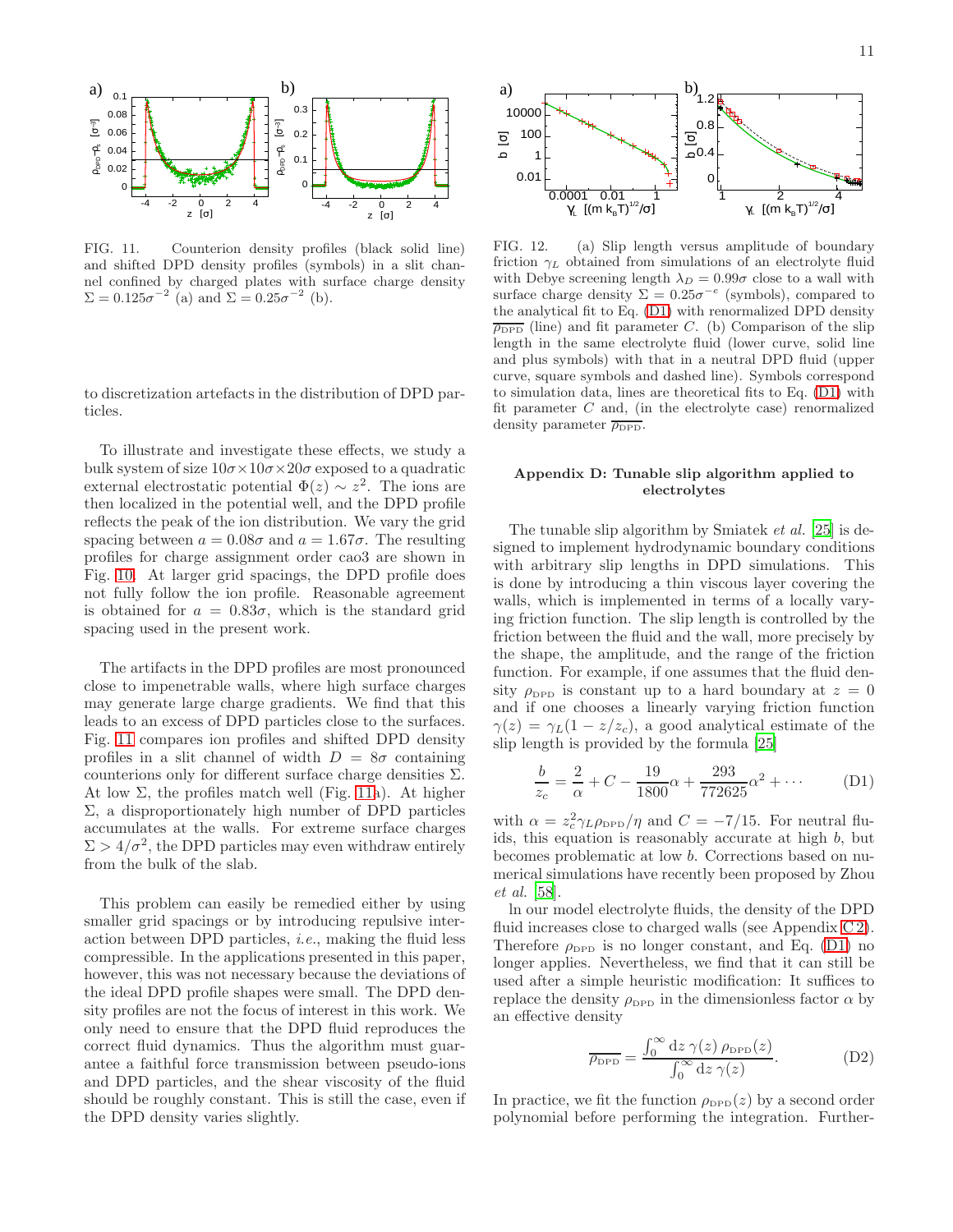more, we allow for a uniform offset in Eq. [\(D1\)](#page-10-3), which provides us with a single fit parameter C. With these adjustments, Eq. [\(D1\)](#page-10-3) is found to fit the simulation data for the slip length over a wide range of  $b$  (Fig. [12a](#page-10-4)). Here we have simulated an electrolyte fluid with Debye screening

- <span id="page-11-0"></span>[1] C. Holm and K. Kremer, *Advanced computer simulation approaches for soft matter sciences I*, Vol. 1 (Springer, 2005)
- <span id="page-11-1"></span>[2] G. W. Slater, C. Holm, M. V. Chubynsky, H. W. de Haan, A. Dubé, K. Grass, O. A. Hickey, C. Kingsburry, D. Sean, T. N. Shendruk, *et al.*, Electrophoresis 30, 792 (2009)
- <span id="page-11-2"></span>[3] K. Kremer, Macromolecular Chemistry and Physics 204, 257 (2003)
- [4] F. Müller-Plathe, ChemPhysChem  $3, 754$  (2002)
- [5] S. O. Nielsen, C. F. Lopez, G. Srinivas, and M. L. Klein, Journal of Physics: Condensed Matter 16, R481 (2004)
- <span id="page-11-3"></span>M. Kröger, Physics Reports 390, 453 (2004)
- <span id="page-11-4"></span>[7] M. Deserno and C. Holm, Journal of Chemical Physics 109, 7678 (1998)
- [8] R. Groot, Journal of Chemical Physics 118, 11265 (2003)<br>[9] M. González-Melchor, E. Mayoral, M. E. Velázquez, and
- M. González-Melchor, E. Mayoral, M. E. Velázquez, and J. Alejandre, Journal of Chemical Physics 125, 224107 (2006)
- <span id="page-11-5"></span>[10] G. A. Cisneros, M. Karttunen, P. Ren, and C. Sagui, Chemical Reviews 114, 779 (2014)
- <span id="page-11-6"></span>[11] R. W. Hockney and J. W. Eastwood, *Computer simulation using particles* (Taylor & Francis, 1988)
- <span id="page-11-7"></span>[12] J. Smiatek and F. Schmid, in *Advances in Microfluidics*, edited by R. T. Kelly (InTech Open Access Publisher, Rijeka, 2012) pp. 97–126
- <span id="page-11-8"></span>[13] K. Kim, Y. Nakayama, and R. Yamamoto, Physical Review Letters 96, 208302 (2006)
- <span id="page-11-9"></span>[14] F. Capuani, I. Pagonabarraga, and D. Frenkel, Journal of Chemical Physics 121, 973 (2004)
- <span id="page-11-10"></span>[15] J. P. Hernández-Ortiz, J. J. de Pablo, and M. D. Graham, Physical Review Letters 98, 140602 (2007)
- <span id="page-11-11"></span>[16] S. Fischer, A. Naji, and R. R. Netz, Physical Review Letters 101, 176103 (2008)
- <span id="page-11-12"></span>[17] D. Duong-Hong, J. Han, J.-S. Wang, N. G. Hadjiconstantinou, Y. Z. Chen, and G.-R. Liu, Electrophoresis 29, 4880 (2008)
- [18] O. A. Hickey, C. Holm, J. L. Harden, and G. W. Slater, Physical Review Letters 105, 148301 (2010)
- [19] O. A. Hickey, T. N. Shendruk, J. L. Harden, and G. W. Slater, Physical Review Letters 109, 098302 (2012)
- <span id="page-11-13"></span>[20] M. Joulaian, A. Pishevar, S. Khajepor, F. Schimd, and Y. Afshar, Computer Physics Communications 183, 2405 (2012)
- <span id="page-11-14"></span>[21] R. Kekre, J. E. Butler, and A. J. C. Ladd, Physical Review E 82, 050803(R) (2010)
- <span id="page-11-15"></span>[22] J. Zhou, R. Schmitz, B. Dünweg, and F. Schmid, The Journal of Chemical Physics 139, 464112 (2013)
- <span id="page-11-16"></span>[23] P. Hoogerbrugge and V. Koelman, Europhys. Lett 19, 155 (1992)
- <span id="page-11-17"></span>[24] P. Español and P. Warren, EPL (Europhysics Letters) 30, 191 (1995)
- <span id="page-11-18"></span>[25] J. Smiatek, M. P. Allen, and F. Schmid, The European

length  $\lambda_D = 0.99\sigma$  close to a homogeneous charged surface with surface charge density  $\Sigma = 0.25\sigma^{-2}$ . The slip length data are obtained by a joint analysis of Poiseuille and Couette flows following Ref. [\[25](#page-11-18)]. The density renormalization leads to a slight decrease of b for given friction amplitude  $\gamma_L$  (Fig. [12b](#page-10-4))).

Physical Journal E: Soft Matter and Biological Physics 26, 115 (2008)

- <span id="page-11-19"></span>[26] S. Meinhardt, J. Smiatek, R. Eichhorn, and F. Schmid, Physical Review Letters 108, 214504 (2012)
- <span id="page-11-20"></span>[27] J. Zhou, A. V. Belyaev, F. Schmid, and O. I. Vinogradova, Journal of Chemical Physics 136, 194706 (2012)
- <span id="page-11-21"></span>[28] P. Szymczak and A. Ladd, Physical Review E 68, 036704 (2003)
- <span id="page-11-22"></span>[29] J. Honerkamp, *Stochastic Dynamical Systems: Concepts, Numerical Methods, Data Analysis* (Wiley, 1993)
- <span id="page-11-23"></span>[30] J. D. Weeks, D. Chandler, and H. C. Andersen, Journal of Chemical Physics 54, 5237 (1971)
- <span id="page-11-24"></span>[31] J. Smiatek, M. Sega, C. Holm, U. D. Schiller, and F. Schmid, The Journal of Chemical Physics 130, 244702 (2009)
- <span id="page-11-25"></span>[32] H.-J. Limbach, A. Arnold, B. A. Mann, and C. Holm, Computer Physics Communications 174, 704 (2006)
- <span id="page-11-26"></span>[33] http://espressomd.org
- <span id="page-11-27"></span>[34] A. Arnold, J. de Joannis, and C. Holm, Journal of Chemical Physics 117, 2496 (2002)
- <span id="page-11-28"></span>[35] C. Marsh, G. Backx, and M. Ernst, Physical Review E 56, 1676 (1997)
- <span id="page-11-29"></span>[36] I. Pagonabarraga, M. H. J. Hagen, and D. Frenkel, Europhysics Letters 42, 377 (1998)
- [37] G. Besold, I. Vattulainen, M. Karttunen, and J. M. Polson, Physical Review E 62, R7611 (2000)
- [38] T. Shardlow, SIAM Journal on Scientific computing 24, 1267 (2003)
- [39] M. Serrano, G. de Fabritiis, P. Espanol, and P. V. Coveney, Math. Comput. Simul. 72, 190 (2006)
- <span id="page-11-30"></span>[40] G. de Fabritiis, M. Serrano, P. Espanol, and P. V. Coveney, Physica A 361, 429 (2006)
- <span id="page-11-31"></span>[41] R. Probstein, *Physicochemical Hydrodynamics: An Introduction* (Wiley, 2005)
- <span id="page-11-32"></span>[42] J. Lyklema, H. P. van Leeuwen, M. Vliet, and A.-M. Cazabat, *Fundamentals of interface and colloid science*, Vol. 5 (Academic Press, 2005)
- <span id="page-11-33"></span>[43] J. Smiatek and F. Schmid, The Journal of Physical Chemistry B 114, 6266 (2010)
- <span id="page-11-34"></span>[44] R. J. Hunter, *Foundations of colloid science (POD)*, 2nd ed. (Oxford University press, 2000)
- <span id="page-11-35"></span>[45] C. I. Bouzigues, P. Tabeling, and L. Bocquet, Physical Review Letters 101, 114503 (2008)
- <span id="page-11-36"></span>[46] J. Ou and J. P. Rothstein, Physics of Fluids 17, 103606 (2005)
- <span id="page-11-37"></span>[47] M. Z. Bazant and O. I. Vinogradova, Journal of Fluid Mechanics 613, 125 (2008)
- <span id="page-11-38"></span>[48] C. Schönecker, T. Baier, and S. Hardt, Journal of Fluid Mechanics 740, 168 (2014)
- <span id="page-11-39"></span>[49] A. V. Belyaev and O. I. Vinogradova, Physical Review Letters 107, 98301 (2011)
- <span id="page-11-40"></span>[50] E. S. Asmolov, J. Zhou, F. Schmid, and O. I. Vinogradova, Physical Review E 88, 023004 (2013)